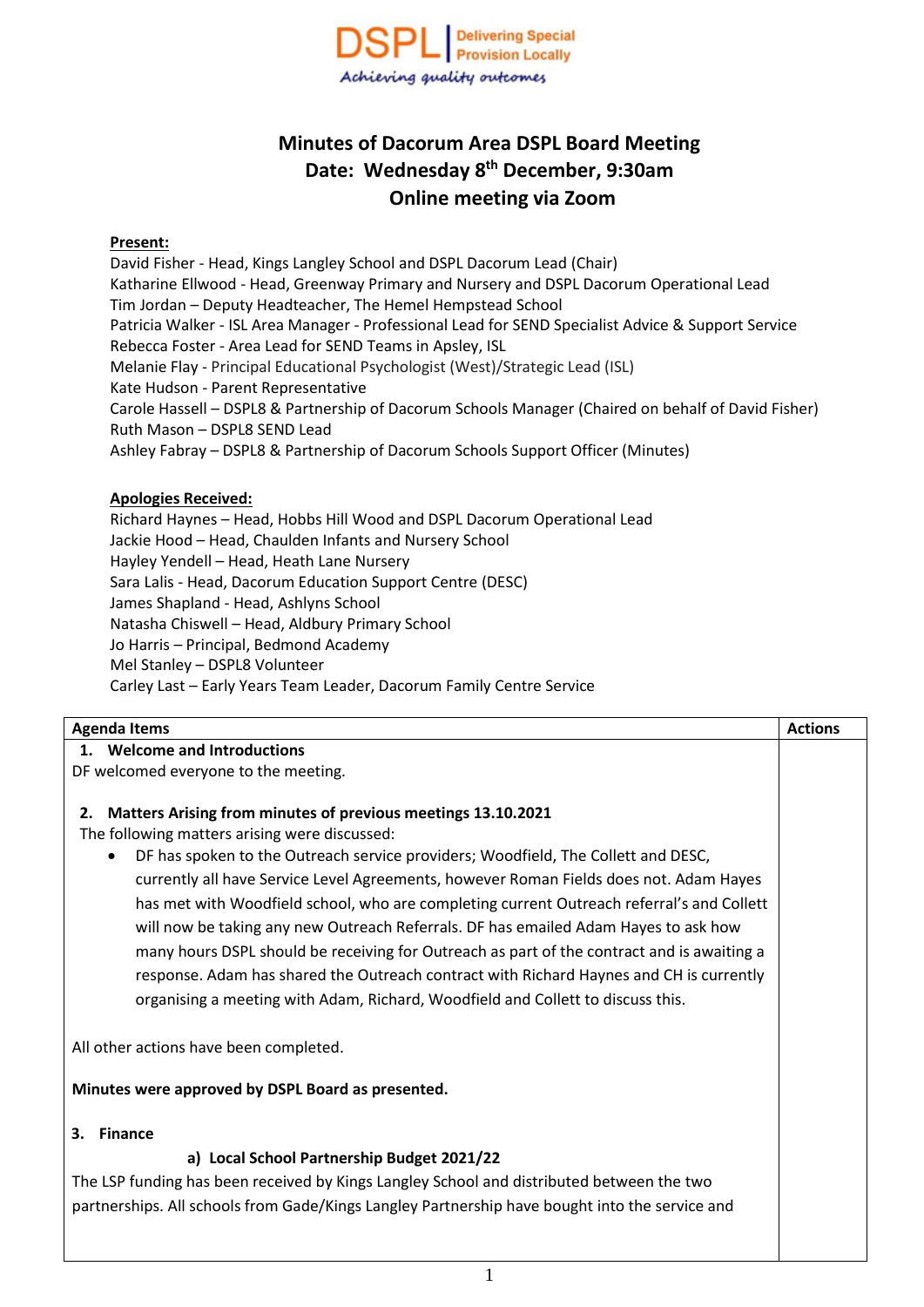there are currently 5 schools who have not bought into Dacorum Family Services North & East. These schools are being contact to encourage them to buy into the service.

# **b) DSPL budget 2021/22**

The DSPL funding has now been received by Kings Langley School and will be paid termly. CH will discuss this with Sue Sheffield to confirm the next payment and when this is due.

# **c) PoDS budget 2021/22**

There are currently 12 outstanding schools invoices this academic year and 3 outstanding from the previous year. AF has sent a chaser email to these schools and DF and Richard Hayes will follow up with any schools still outstanding.

## **4. DSPL/PoDS Managers update & SEND Lead update:**

CH presented a PowerPoint presentation on the DSPL update and a copy will be circulated with the minutes. The following comments were received from the presentation:

- **Local Schools Partnerships** majority of the Schools who do not buy into their LSP Family Service have directly employed School Family Workers. CH will be working with the new DFS manager to encourage buy in from these schools.
- **Parent Representatives** KH shared she sits on the parent presentative group for all DSPL and DSPL8 are doing a great job and involve parent reps in all areas of DSPL.
- **Language for Emotion and Behaviour** The 2 targeted schools were South Hill and Chaulden Juniors, which were selected based on data due to their highest needs. The length of a period of intervention depends on the area of need identified by the assessment. The minimum for 1 area of need would be 6-12 weeks. PW shared details of Speech and Language offer SEND SAS is working on with HCT Speech and Language therapy services, which is from early years – age 25. Once this has been approved PW will share further details with the DSPL8 Board.
- **Autism & Attendance Project** KH shared details of the National Autism in Schools pilot which HPCi is involved in and will be rolled out this academic year.
- DF recommended the Future of Teaching document by the Chartered College of Teaching, which has a good picture of national SEND and suggested for RM to read the document.

DF thanked CH, RM and AF for the presentation and the hard work of the DSPL team.

## **Action - AF to circulate the DSPL presentation and ADD-vance feedback with the board minutes**

**AF**

**5. DSPL updates**

## **a) Autism sub Group**

This sub group has not met this half term and there were no questions.

## **b) Primary Behaviour Service**

This sub group has not met this half term. DF raised how Primary Headteachers are represented on this board and suggested a Rota of rolling Headteachers and to also included new Headteachers.

## **c) Mental Health sub group**

## **I. Mental Health/Behaviour sub group proposal**

CH shared details of the decision to merge the Mental Health Behaviour sub group in her presentation and there were no objections from the board members.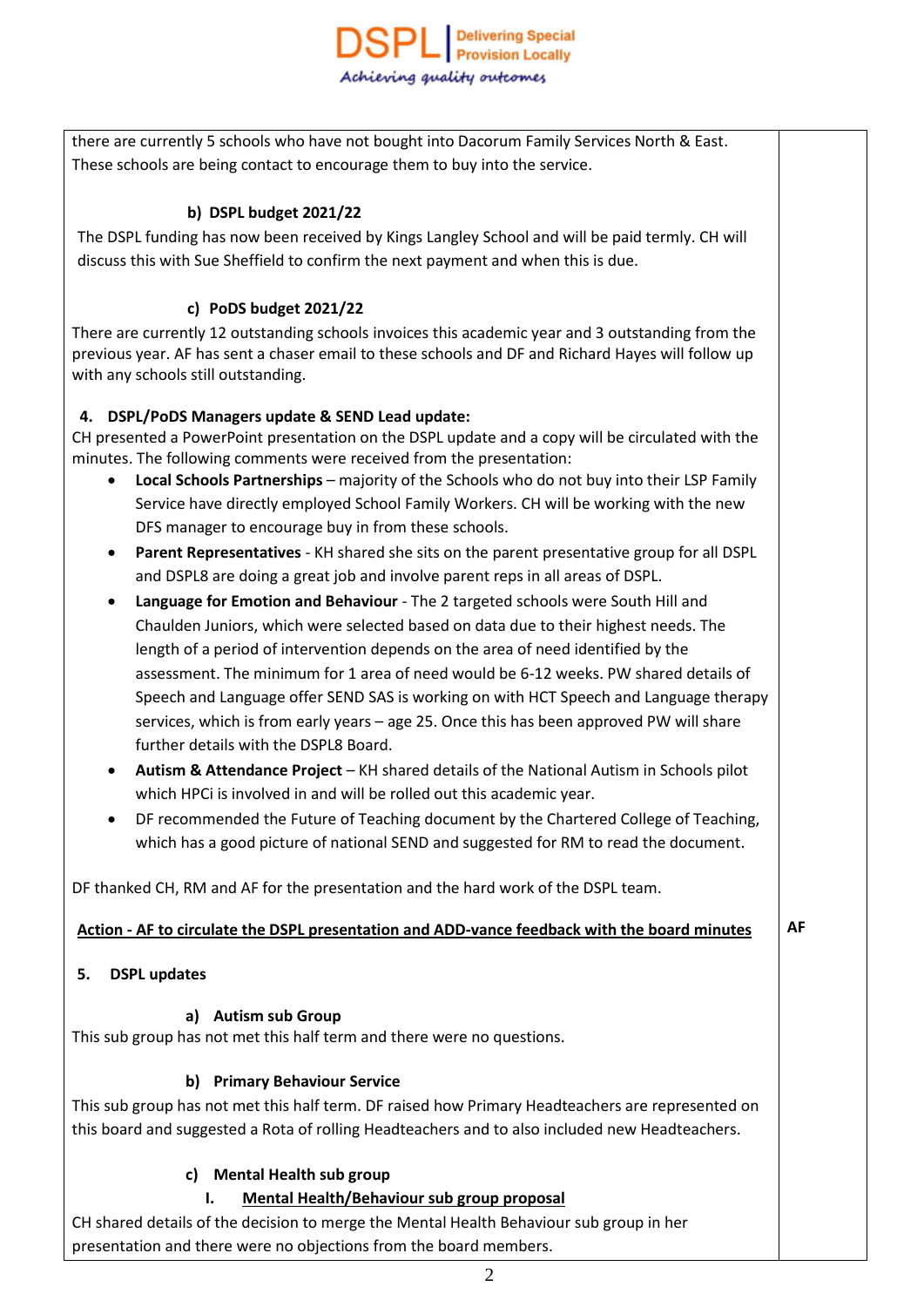## **d) Early Years Sub Group**

Hayley Yendell pre-submitted the sub group minutes. RM shared she will pick up on transition for Early Years with ISL. There were no further questions.

#### **e) School Family Worker sub group**

This sub group has not met this half term and there were no questions.

#### **6. ISL Update**

#### **a) ISL SEND SAS**

RF and PW presented the ISL update and a copy of the presentation will be circulated with the minutes. PW shared she will be on maternity leave from the end of February. The following comments were received from the presentation:

> *DF raised concerns on behalf of Schools who either have only 1 SEND officer with a large amount of EHCP's and schools with no SEND Officer and are struggling to make contact*

RF will raise this with the team and will share details of the key contacts and SEND Officer allocation list with AF for circulation with the minutes.

 *Parents are not being given a SEND officer and a different person is handling different elements of the EHCP. Parents are confused and the information is not always on the Local Offer*

New referrals are allocated on a Rota basis and might not be the initially assessed by the link SEND Officer, however following the needs assessment this will then transition across to the link SEND Officer. RF explained the role of the Children Advice and Information Officer (CAIO) and Annual Review Officers (AROS) teams and will share further details of this with AF for circulation. RF also share the feedback with the team.

 *Phased transitions and consultations are a concern with Secondary SENCo's as they feel this could be managed better*

This is being considered as part of the SEND review and plan. Regular meetings are taking place to discuss the phase transitions. RF will take this back to the team and discuss updating the letters to make it clear who has requested this*.*

 *Schools are frustrated with the amount of EHCP funding received, which does not cover the funding required to meet the needs of the child and DF asked who is responsible for this funding gap and covering the short fall.* Agreed for PW to email Jenny Newman and Tony Fitzpatric requesting a virtual meeting with DF to discuss this further and share case studies from other Schools. RM also suggested looking at the services and support for children with high needs in Primary settings to work alongside funding and to share good practice across schools.

|                                                                                                   | AF    |  |  |  |
|---------------------------------------------------------------------------------------------------|-------|--|--|--|
| Action – AF to circulate the ISL presentation with the board minutes                              |       |  |  |  |
| Action – RF to discuss the points raised above with the team                                      |       |  |  |  |
| Action - RF to share details of the key contact and SEND Officer allocation list with AF for      |       |  |  |  |
| circulation with the minutes                                                                      | RF/AF |  |  |  |
| Action RF to share the details of the CAIO & AROS roles with AF for circulation with the minutes. |       |  |  |  |
| Action – PW to email Jenny Newman and Tony Fitzpatricia requesting a virtual meeting with DF to   |       |  |  |  |
| discuss the shortfall in EHCP funding and share case studies from other Schools.                  |       |  |  |  |
|                                                                                                   |       |  |  |  |
| <b>Educational Psychology Service</b><br>b)                                                       |       |  |  |  |

Melanie Flay presented the update from the Education Psychology Service and AF will circulate the presentation with the minute's. The following comments were received from the presentation: